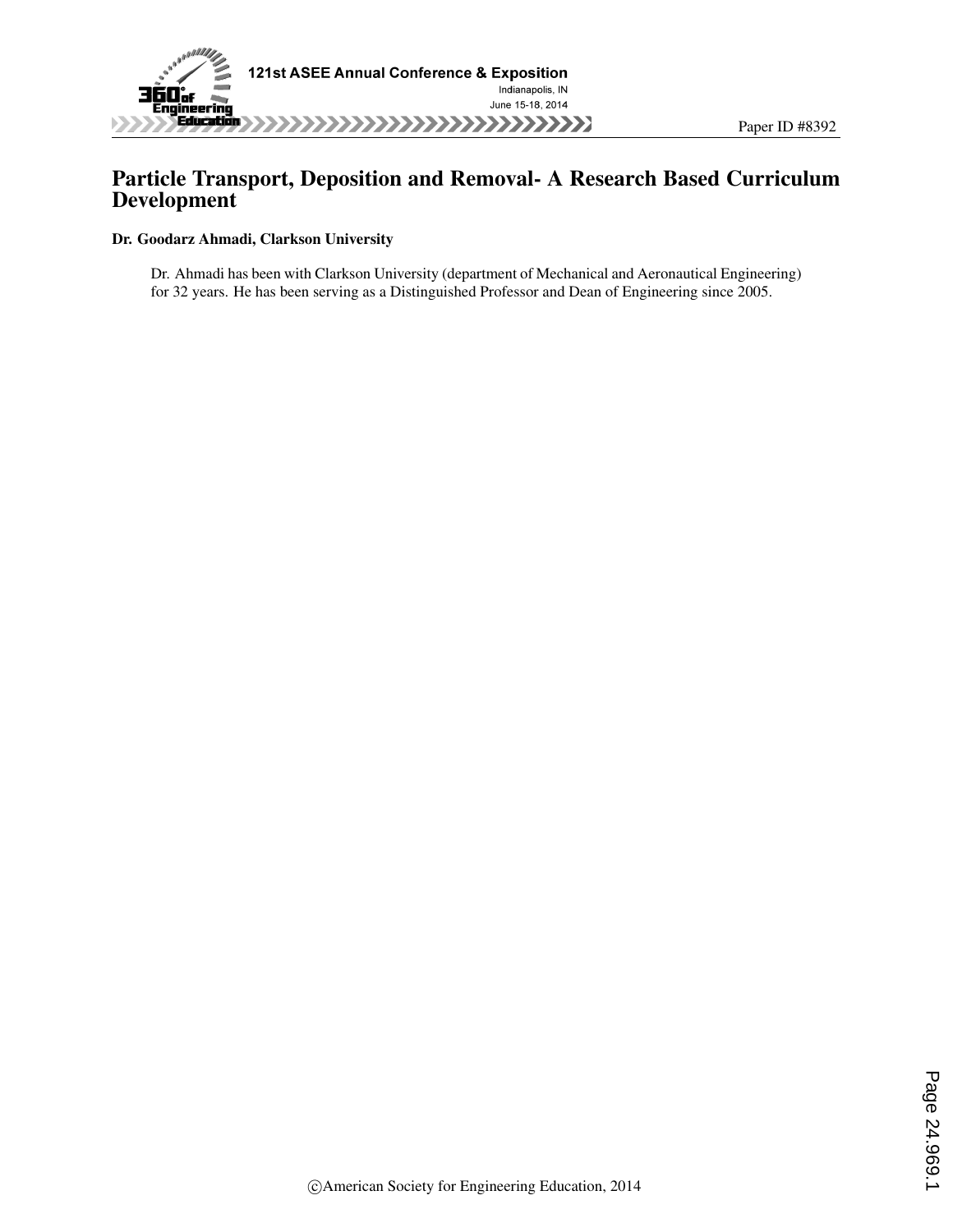# **Particle Transport, Deposition and Removal- A Research Based Curriculum Development**

Goodarz Ahmadi Department of Mechanical and Aeronautical Engineering Clarkson University, Potsdam, NY, 13699-5725, USA

Significant research progress in the areas of particle transport, deposition and removal has been made in the last two decades. Particle transport, deposition and removal occur in many natural and industrial processes. Microelectronic, imaging and pharmaceutical industries are a few examples for which particle transport, deposition and removal play key roles. Diverse areas from air pollution, sand storms land landslide to xerography and Chemical-Mechanical polishing in microelectronic fabrications involve particle transport, deposition and removal. A series of courses were developed to make the new important research findings available to seniors and first year graduate students in engineering departments through specialized curricula. This course series involved integration of numerical simulations and experiments in the curriculum and are composed of four modules:

- Fundamentals of particle transport, dispersion, deposition, and removal.
- Computational modeling of particle transport, deposition, and removal.
- Experimental study of particle transport, deposition, and removal, and aerosol instrumentation.
- Industrial applications of particle transport, deposition, and removal.

The materials for the course sequence were made available on the web and these full semester courses were taught six times each (over six years) and were taught twice at two campuses simultaneously. More recently, the course sequence was also offered simultaneously in house and on-line using lecture capture facilities. The purpose of this presentation is to provide information about the effectiveness of using web-based modules for enhanced learning of the in-class material and inform the audience about the availability of the course material for use at other institutions. (All course materials are posted on line and is available free of charge.) Assessment of usability of course web and of student learning through their projects and course grades was also presented and discussed.

#### **INTRODUCTION**

Understanding particle transport, deposition and removal is of crucial importance to many technologies that are critical for the competitiveness of the US microelectronic, imaging and pharmaceutical industries. In microelectronic fabrication, for example, the size of features of integrated circuits is in the range of 50 nm. During the fabrication process, if a particle of this size or larger deposits on the wafer it will short the circuits. In addition, solving a number of environmental problems requires a detail understanding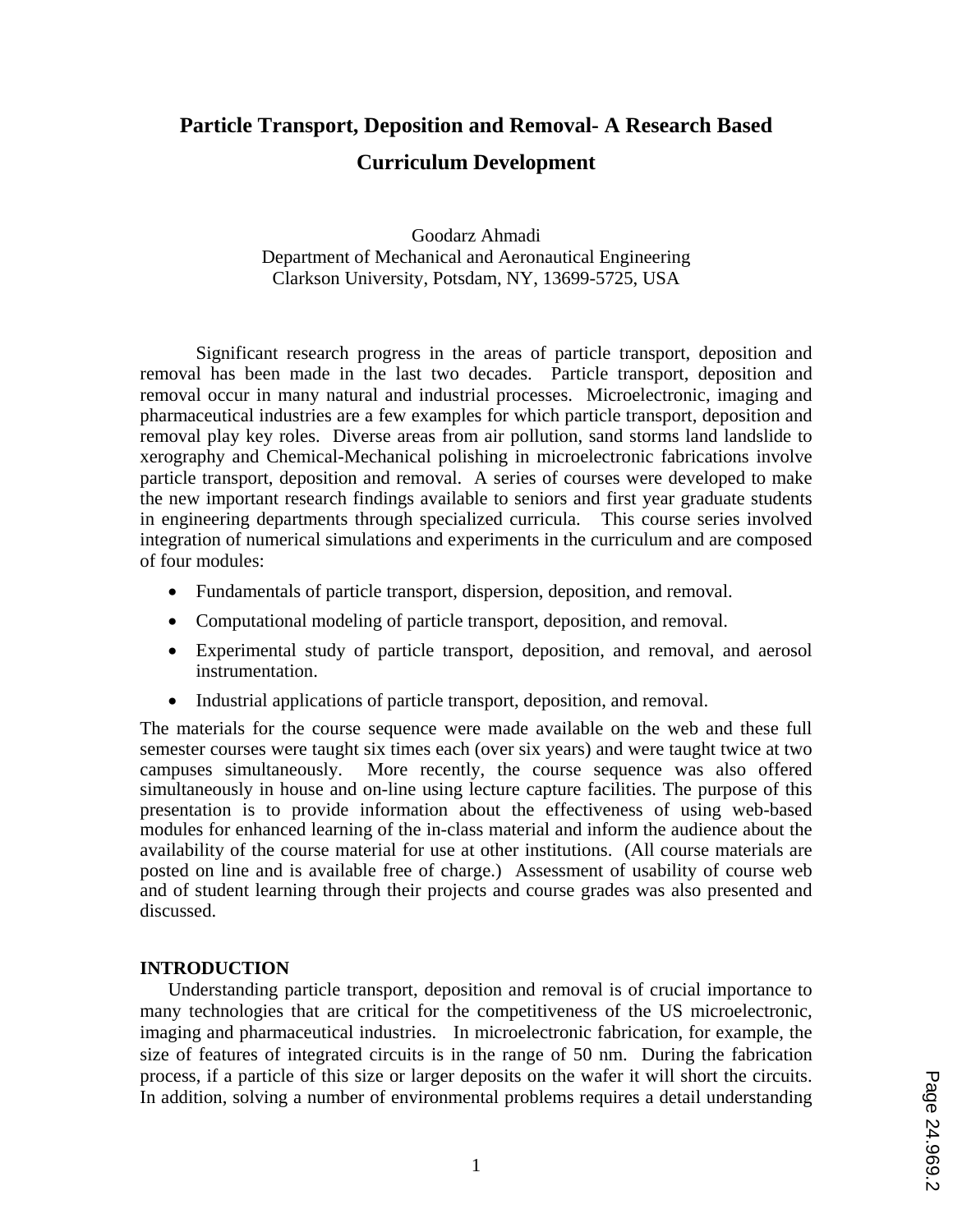of particle transport processes. Application of particle transport and deposition in human respiratory system was described in [1]. In fact, majority for air pollution and smug in cities are due to particulate maters. Particle resuspension form flooring has been identified as a health issue for indoor air pollution.

In the last decade, significant research progress in the areas of particle transport, deposition and removal has been made. The primary objective of this combined research and curriculum development project is to make the fruits of these new important research findings available to seniors and first year graduate students in engineering through the development and offering of a sequence of specialized courses. In these courses, the process of particle transport, deposition and removal and re-entrainment are described. The topic of particle transport deals with airflow in indoor and outdoor, work places, clean rooms, and how particulate matter in the size range of a few nm to 30 microns are transported in air, deposited on various surface from wafers, walls, carpets, to inside of human respiratory track [1]. Also how particles are detached from surfaces and are suspended in air. Each of the courses in the sequence is one full semester long, typically meeting three times a week for sixteen weeks including the final exams. There are also bi-weekly sessions for lab and computer projects. An extensive website for the course materials was developed and the courses were taught in-class at Clarkson University and simultaneously available via the web and video conferencing for students in Syracuse University. In 2012 and 2013 these courses were also offered on-line synchronously with the regular class. The total number students taking these courses for credits varied in the range of 15 to 30. Typically, there are also several students and postdoctoral fellows that are auditors in these courses.

#### **PARTICLE TRANSPORT COURSE MODULES**

These combined research and curriculum development (CRCD) courses are composed of four modules. The models are:

- Fundamental of particle transport, dispersion, deposition and removal.
- Computational modeling of particle transport, deposition and removal.
- Experimental study of particle transport, deposition and removal, and aerosol instrumentation.
- Industrial applications of particle transport, deposition and removal.

The front page of the course web is shown in Figure 1. The lecture notes and the calculations models are uploaded into the course web [2] and are available in both pdf form as well as html form.

#### **Module I: Fundamental Concepts:**

In Module I, the descriptions of fundamental theory of aerosols including hydrodynamic forces (drag, lift), and adhesion forces are described. The nature of particle adhesion and removal are also discussed. This module also contains the description of particle interaction with laminar flow, Brownian motion process, and particle deposition by diffusion, interception and impaction.

The interaction of particles with turbulence and turbulent deposition, normally taught as part of a second course, as also presented in this section. Details of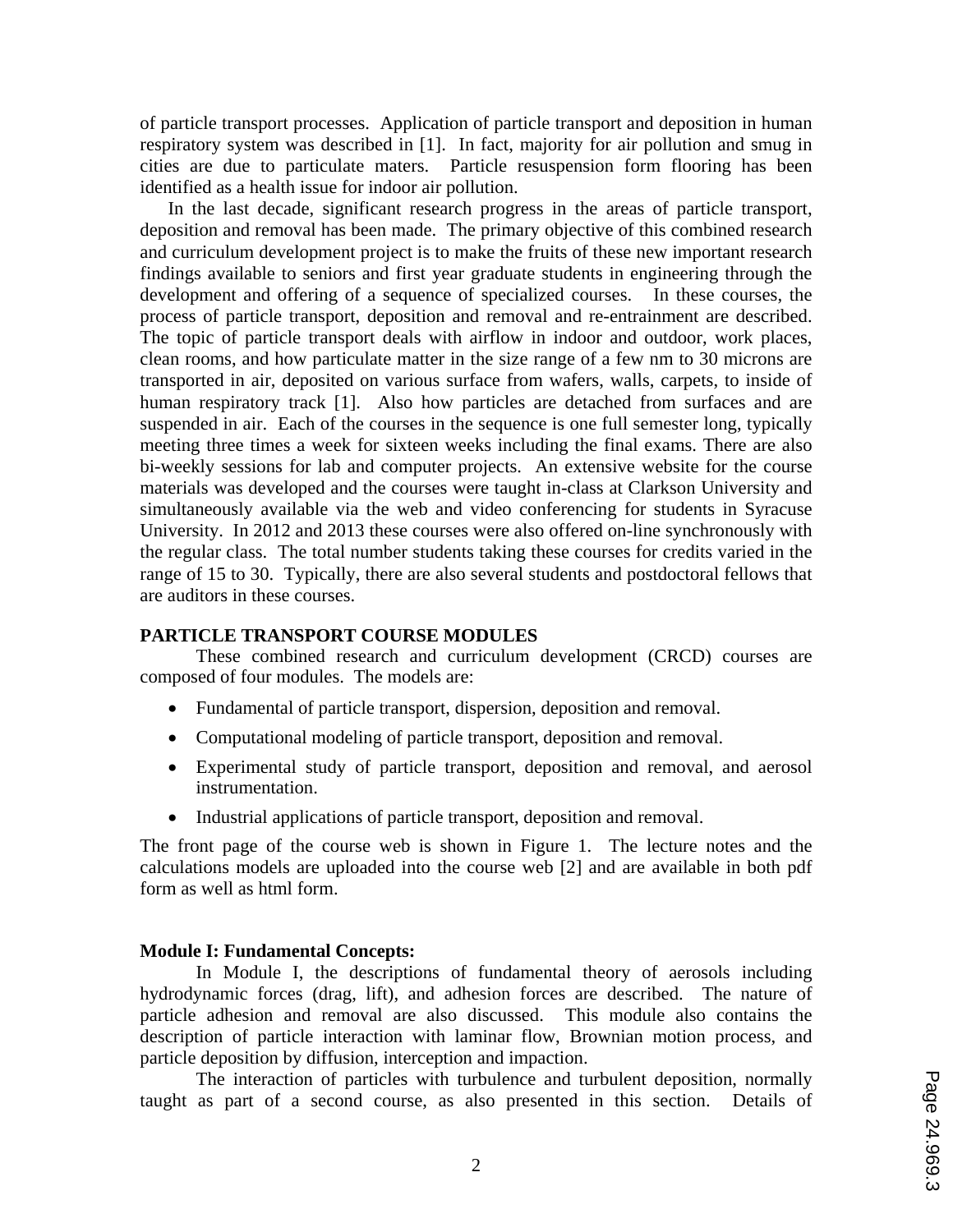computational modeling of turbulent flows are presented, and classical models of turbulent deposition are described. The process of aerosol charging and transport under the action of electrical forces and turbulence are also presented. The topics in Module I, thus provides a complete knowledge of fundamental particle forces that the students will use in later modules.

#### **Module II: Computer Simulations**

We have developed and added a number of computational modules to make the course presentations of the materials more interactive. These calculation modules help the student develop a better understanding of physical meaning of the complex concepts. One class of examples concerned with exploring the flow and particle transport in a variety of obstructed ducts. JAVA based simulation programs were developed and these programs were incorporated in the modules dealing with the motion of aerosol particles in the obstructed duct flows. The students will be able to interactively use the programs to explore the effects of various forces (gravity, drag, lift, Brownian), materials properties (particle density), and the flow geometry on the motion and deposition of particles. A module was developed for illustrating Brownian particle motion in cross flows. The flow field in this module is a parabolic velocity profile between two parallel plates. The particle equation of motion includes Brownian motion, drag, lift, and gravity. Figure 2 shows the user interface for this module. Here, particles are injected from a nozzle in the middle of the channel and the Brownian dispersion of particles can be visualized. The module can also be used to illustrate the effects of the lift force on larger particles. Student can select values of the particle diameter and density, the number of particles, and the centerline fluid velocity and understand the relative magnitudes of the different forces.



Figure 1. Front webpage of CRCD and the related courses.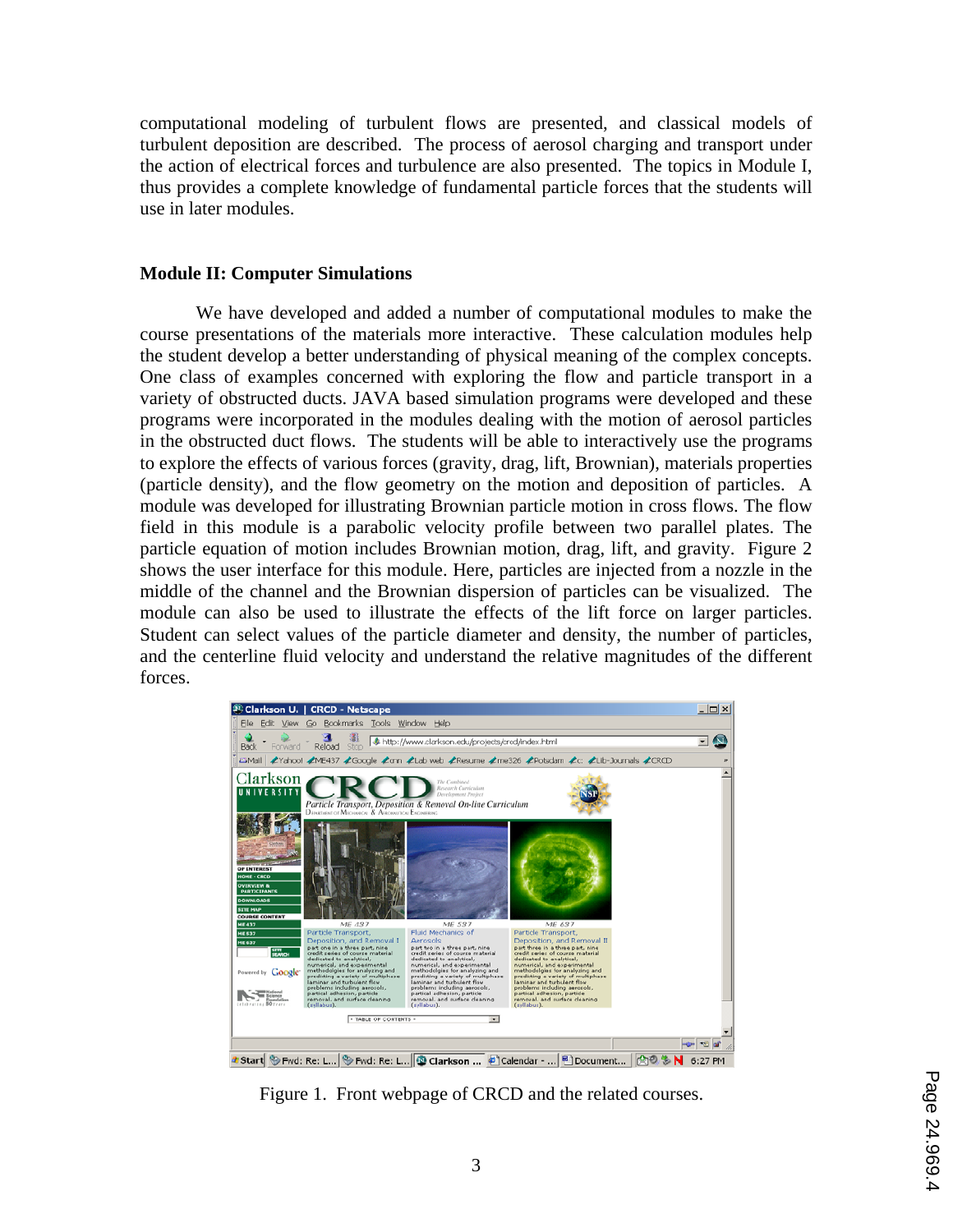There are more than thirty computation model covering drag and lift on particles to diffusion to cylinder and particle collisions. More details may be found at the course web site [2].



Figure 2. User interface for the module for Brownian particle motions in cross flows.

## **Module III: Experimental**

 The course sequence includes two experimental modules. One main experiment is the measurement in the aerosol wind tunnel with the use of Particle Image Velocimeter (PIV). The goal of the experiment was familiarize the students with optical measure of fluid flow. Groups of student work with the lab instructor to measure the velocity vector field in back-step flow using PIV. The aerosol wind tunnel is located in the Turbulence and Multiphase Flow Laboratory at Clarkson University. The laser used was a 120mJ Nd:YaG laser with a  $20^{\circ}$  adjustable width sheet generator. In this experiment, the sheet width was 0.5 mm. The digital camera that was used was a Kodak ES1.0 MegaPlus camera. The camera had a pixel range of 1008x1008. The pixel size was 25 micrometers and the interframe delay between pictures was 12 microseconds. A picture of the experimental setup is show in Figure 3. A sample PIV measurement of the velocity field behind a step is shown in Figure 4. The formation of a recirculation zone in the separated flow can be seen from this figure.

The other experimental study is to perform is the particle resuspension experiment. In this particles are fist deposited on a test section and placed in the resuspension wind tunnel. A microscope is used to take pictures of the particles on the test section. The air velocity in the wind tunnel is gradually increased from 1 m/s to about 15m/s in steps. After each increase of the airflow velocity, some particles are removed, and a picture of the particles still on the test section is taken. By counting the number of particles of different sizes remaining on the test section, the critical shear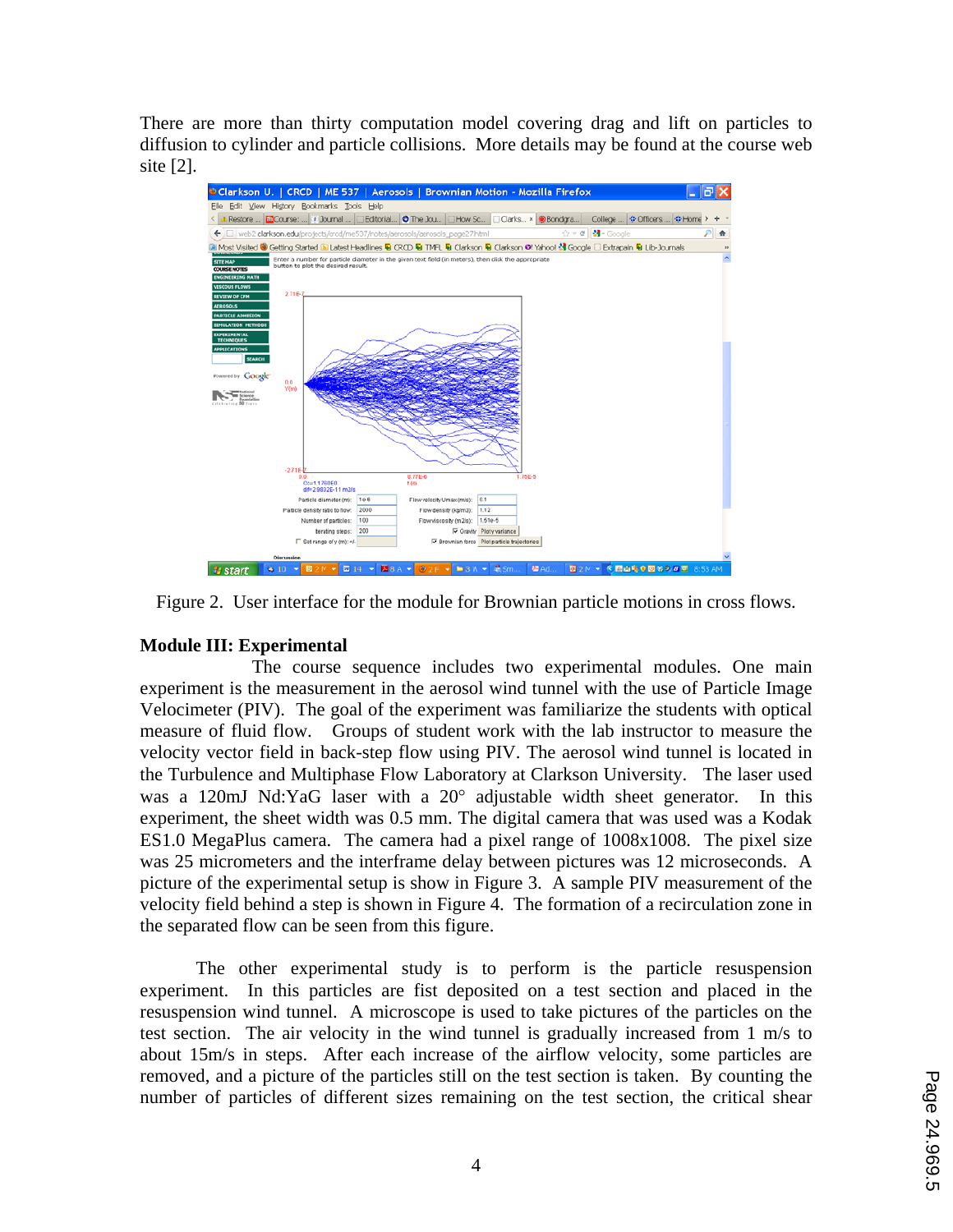velocity for detachment of different size particles are measured. Additional experimental studies, originally intended for the course sequence were enhanced and incorporated in a companion course on aerosol instrumentation that is offered on alternate years.



Figure 3. A picture of the aerosol wind tunnel.



Figure 4. Sample PIV measurement behind a step in the aerosol wind tunnel.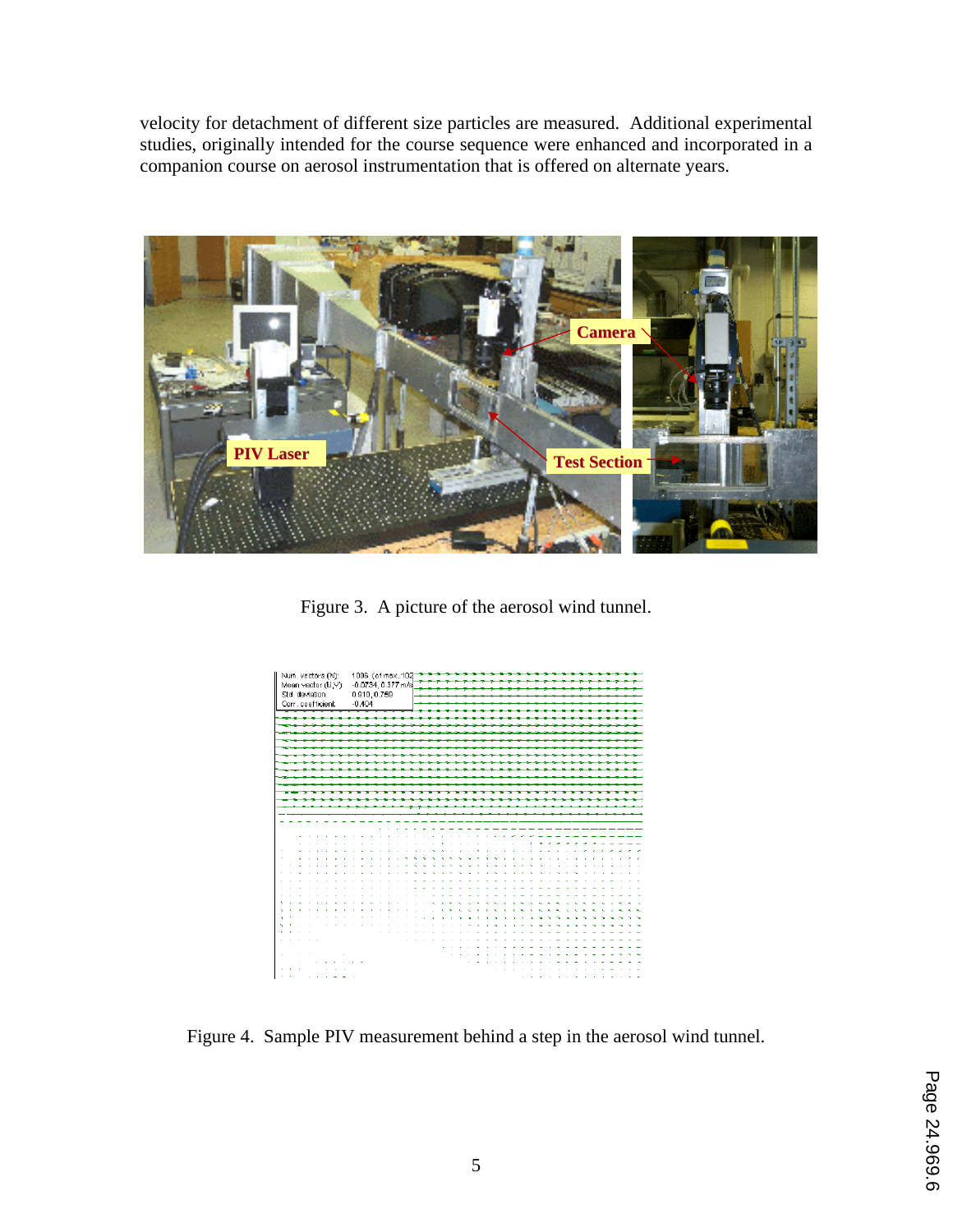## **Module IV: Applications**

 The applications module includes a number of examples from air pollution to xerography. Students are asked to use the material learned in Modules 1-3 to solve complex air pollution problems. There are typically two projects. Here are sample course projects:

## **First Course Project**

## **Part 1: Brownian Diffusion in Micro-Channel**

**a) Point Source:** Consider a laminar flow between two parallel plates. Assume that a point source located at different locations emit particles in the size range of 0.01 to 10 micron. Simulate the motion of particles under the action of Brownian force in the presence and absence of gravity. Assume that the mean air velocity is  $V= 0.01$  m/s, the channel is width is h=1 mm, with a length of about 10 mm, and particle-to-air density ratio is S=2000. Use an ensemble of N=50 to 200 trajectories and evaluate the mean, variance and other statistics for particle position. Verify your results for dispersion for the source near the duct centerline by comparison with the exact solution. Discuss the importance of gravity and Brownian forces for different size particles. Also evaluate the deposition rate of panicles for point sources, which are very near the wall (about a=1 mm). (Use FLUENT as well as your own program and compare the results.)

**b) Uniform Inlet Concentration:** For a uniform inlet concentration of particles in size range of 0.01 to 10 micron, evaluated the deposition rate for laminar flows between two parallel plates. Plot the results in term of Schmidt number. (Use FLUENT as well as your own program and compare the results with those obtained from the diffusion analysis.)

**c) Electromagnetic Forces:** For the cases studied in parts a) and b) assume that the particles carry the average of the Boltzmann charge distribution. When an electric field is acting perpendicular to the flow direction, evaluate the dispersion and deposition of particles that are emitted from the point sources and/or enter the duct with a uniform concentration. Repeat the simulation when a magnetic field in the flow direction is present.

## **Part 2: Particle Detachment**

Develop a computer program for evaluating the critical velocity needed to remove particles in the size range of 0.1 to 100 micron from a flat surface in a laminar duct flow. Assume that the duct is two mm wide and use JKR, DMT and Maguis-Pollock models for two materials of your choice.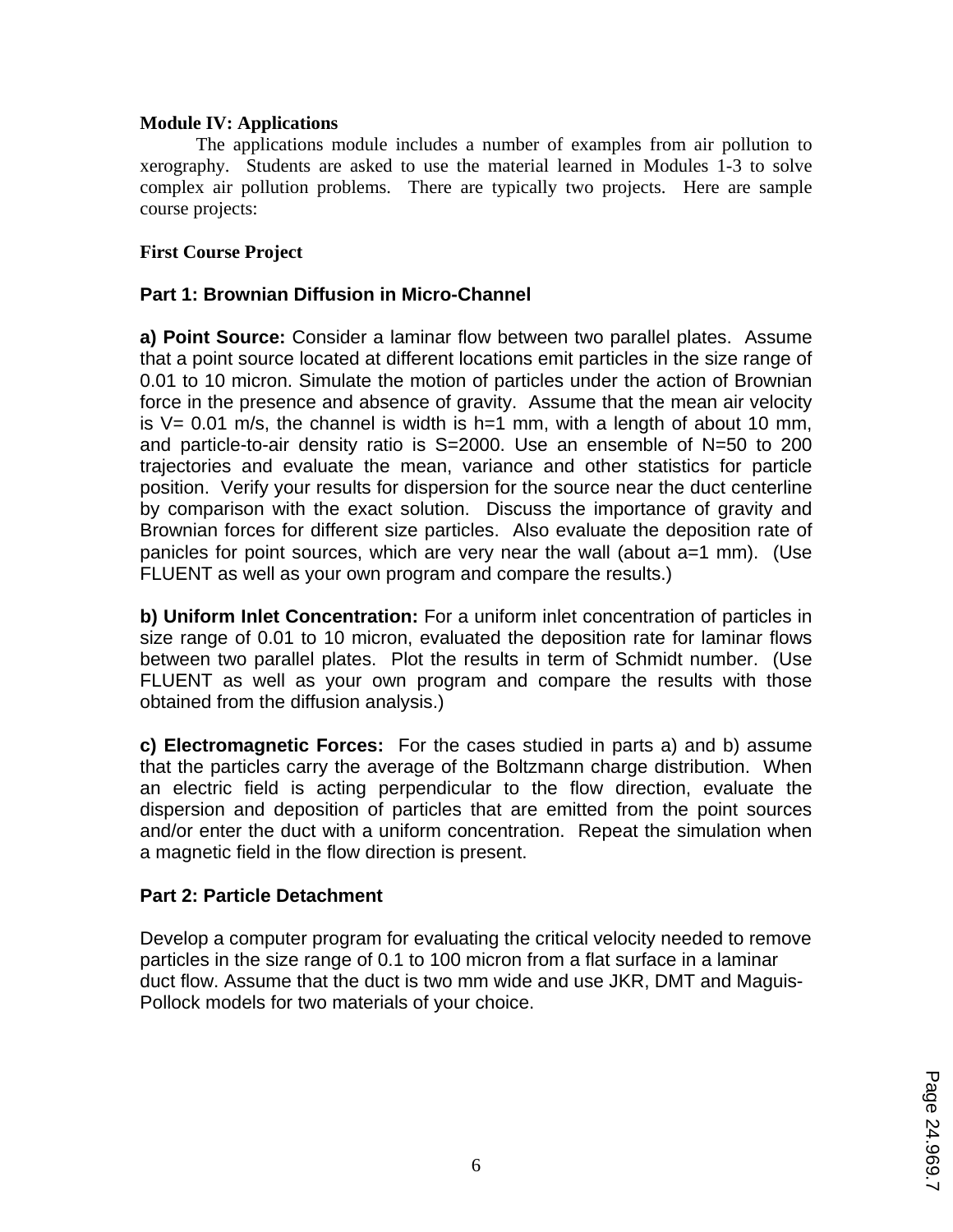# **Part 3: Applications**

Solve the attached projects, or alternatively, select three industrial/environmental examples and perform two and three-dimensional analysis of the flow and particle transport.

As an example of Part 3, the particle pollution near Peace Bridge area in the south west Buffalo, NY because of traffic emissions was studied a few years ago. Figures 5 shows the area that was modelled. Figure 6 shows the trajectories of particulate pollutant pass line emitted from vehicle on the Peace Bridge. It is seen that the bridge emission is carried to the residential areas near the bridge.



Figure 5. A picture of Peace Bridge area and city of Buffalo.



Figure 6. Sample computational results for pollutant dispersion from Peace Bridge traffic.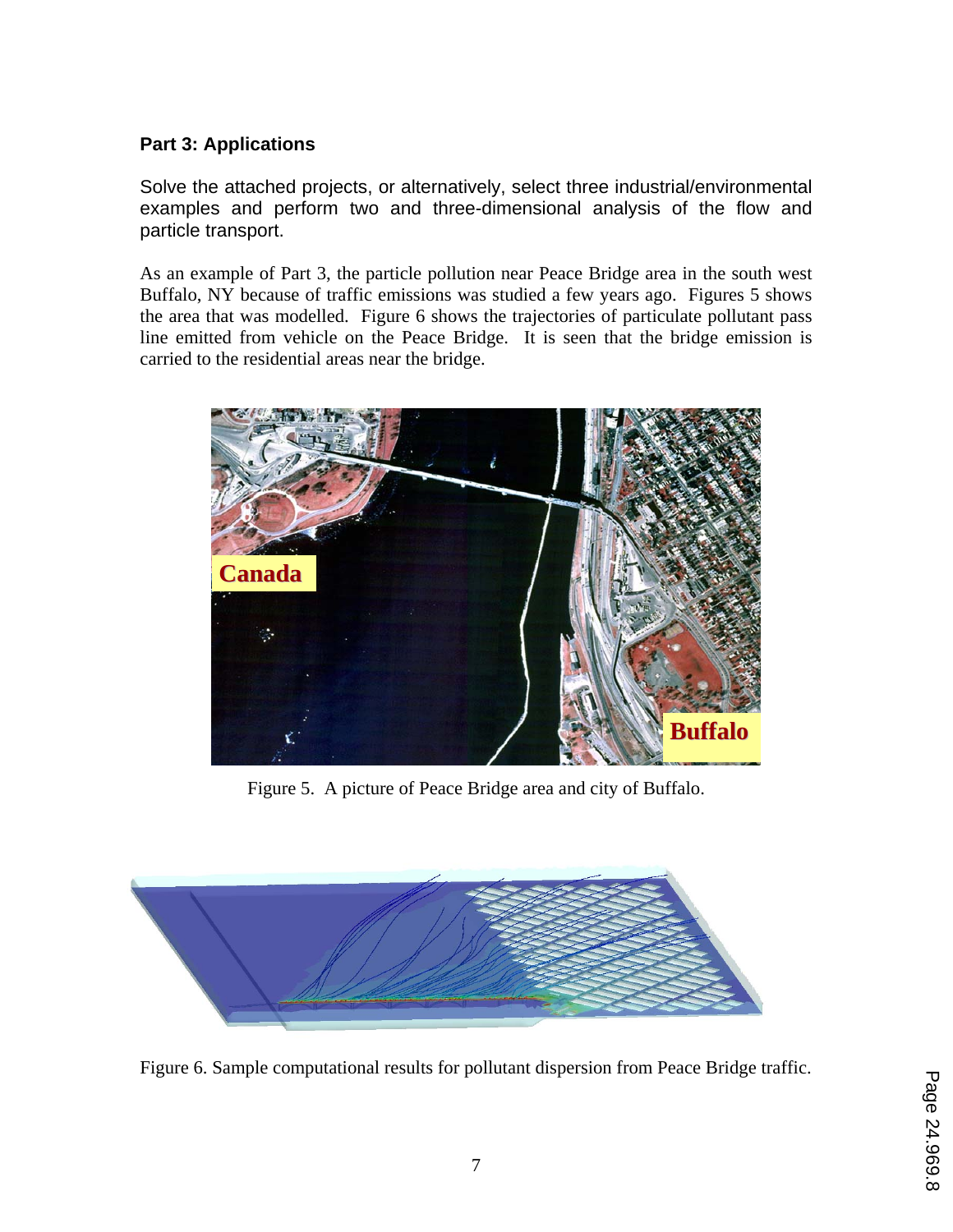## **EXPERIMENTAL/AEROSOL INSTRUMENTATION COURSE**

As noted before, a separate companion experimental aerosol and instrumentation course was developed by Dr. Suresh Dhaniyala at the Department of Mechanical and Aeronautical Engineering at Clarkson University. The course includes both lecture-based instruction on the theory related to aerosol measurements and laboratory experiments for a hands-on experience. During the lectures, a wide-range of aerosol topics, as related to aerosol measurements and instrumentation, were covered, including: a review of fundamental aerosol mechanics, particle statistics, size distributions, aerosol electrical properties, and aerosol sampling. The lectures helped provide students with a theoretical understanding of the basics of popular aerosol measurement techniques, such as electrical mobility instruments, inertial samplers, mass measurement devices, and diffusion-based instruments. The experimental aspect of the course included four extended experiments where a wide range of aerosol instruments and analysis techniques popular in aerosol science were used.

## **COURSE WEB EFFECTIVENESS:**

The effectiveness of the course website was assessed in two ways:

1. Usability tests were conducted on an early version of the site and conducted again on the revised version of the site. In both tests, participants were given tasks to find course material and use the calculation model available on the site. The purpose of these tests was to determine how efficiently the participants could complete each task.

2. A survey questionnaire was administered to students enrolled in the courses designed to assess the students' satisfaction with the website.

## **USABILITY TESTS**

The Usability Testing Lab in the Eastman Kodak Center for Excellence in Communication at Clarkson University was set up to record users testing out the website. Participating in the first test on the early version of the website were twelve student volunteers: six Mechanical Engineering majors and six Information Technology majors. Information from these tests was communicated to the website designers. A year later after the website had been redesigned a second usability test was conducted with two Mechanical Engineering majors and three Information Technology majors

For both test sessions a list of twelve tasks was devised that would cover a variety of possible uses of the website. All tasks required the students to search the site for courserelated information. One task asked the students to do a calculation using the calculation model currently embedded into the site.

The results indicate that the participants using the revised site completed the tasks more efficiently.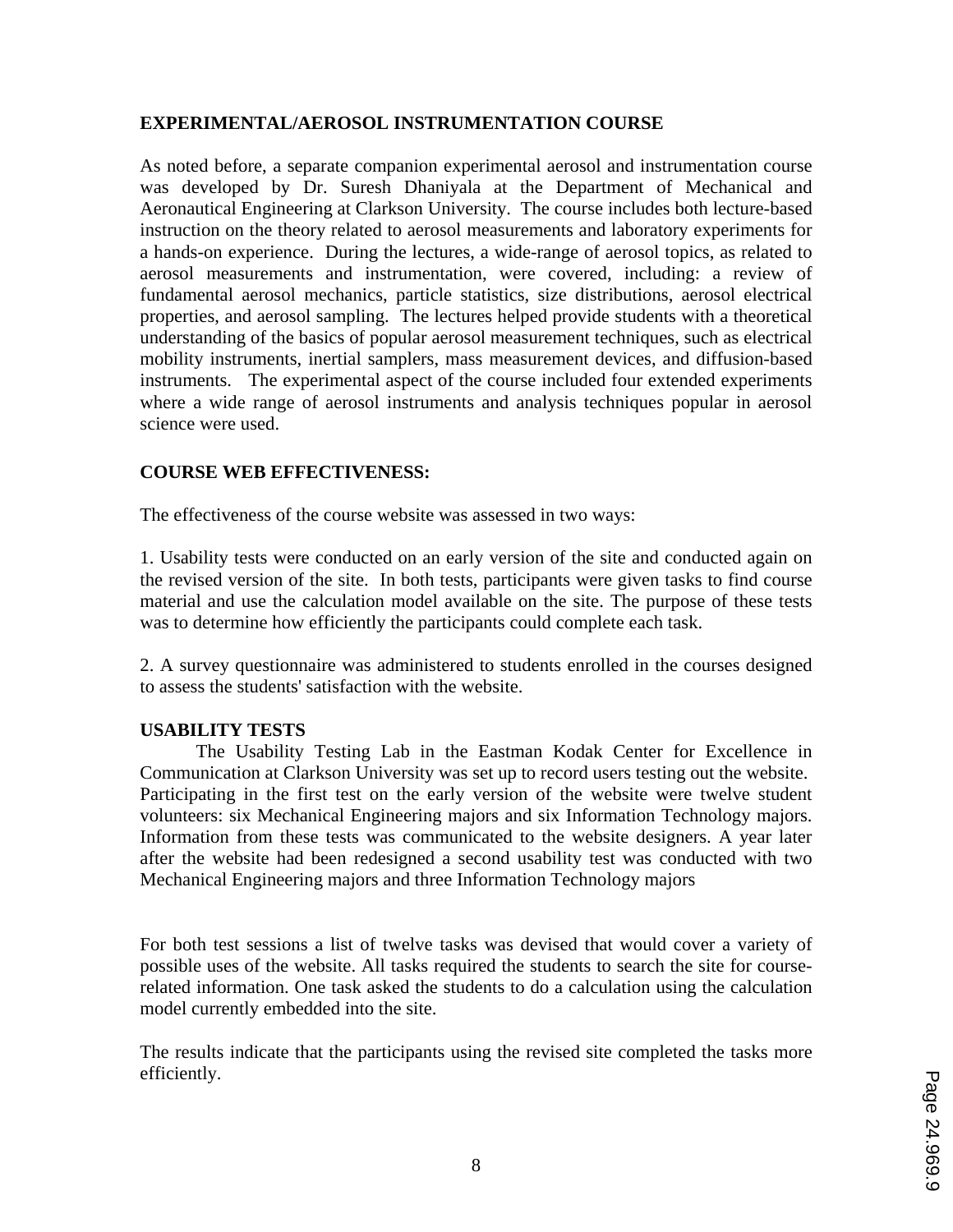Original Site Average number of clicks, searches, scrolls to complete each task per user: **3.70** Revised Site

Average number of clicks, searches, scrolls to complete each task per user: **2.56**

Original Site Average number of failed or incomplete completions of the task per user: **1.41** Revised Site

Average number of failed or incomplete completions of the task per user: **0.60**

## **Survey Questionnaire**

Twenty-two students filled out a questionnaire upon completing the course, using the website to assist their learning. Overall, these students found the website useful for their needs: The specific results of the survey are:

## **1. The website was used to access information and employ calculation models:**

- 77% used the website to read the course syllabus
- 86% used the website to read homework assignments
- 77% used the website to download course notes
- 54% used one or more of the calculation models

## **2. Students found the availability of course notes to be useful:**

- 86% found the course notes to be easy to moderately easy to find.
- 96% found the course notes helpful to moderately helpful to their coursework.
- 86% found the course notes to be easy to moderately easy to understand.

## **3. Students found the calculation models to be useful:**

- 81% found the calculation models to be helpful to moderately helpful.
- 81% found the calculation models to be easy to moderately easy to use.

## **4. Overall, 86% found the website to be very to moderately helpful to their coursework.**

## **STUDENT LEARNING ASSESSMENT**

Course grade and student projects were used for assessing the student learning by the development of the new web based materials. The student course final exam grades and course projects for five years before the new web-based course development were compared with the recent five years after the availability of the web based courses. It was found the average final exam grades improved from 81.5 to 86.7, which showed about 6% increase. The averaged course project grades also showed a 4.7% increase. In addition, the student comments on their course evaluation were generally positive.